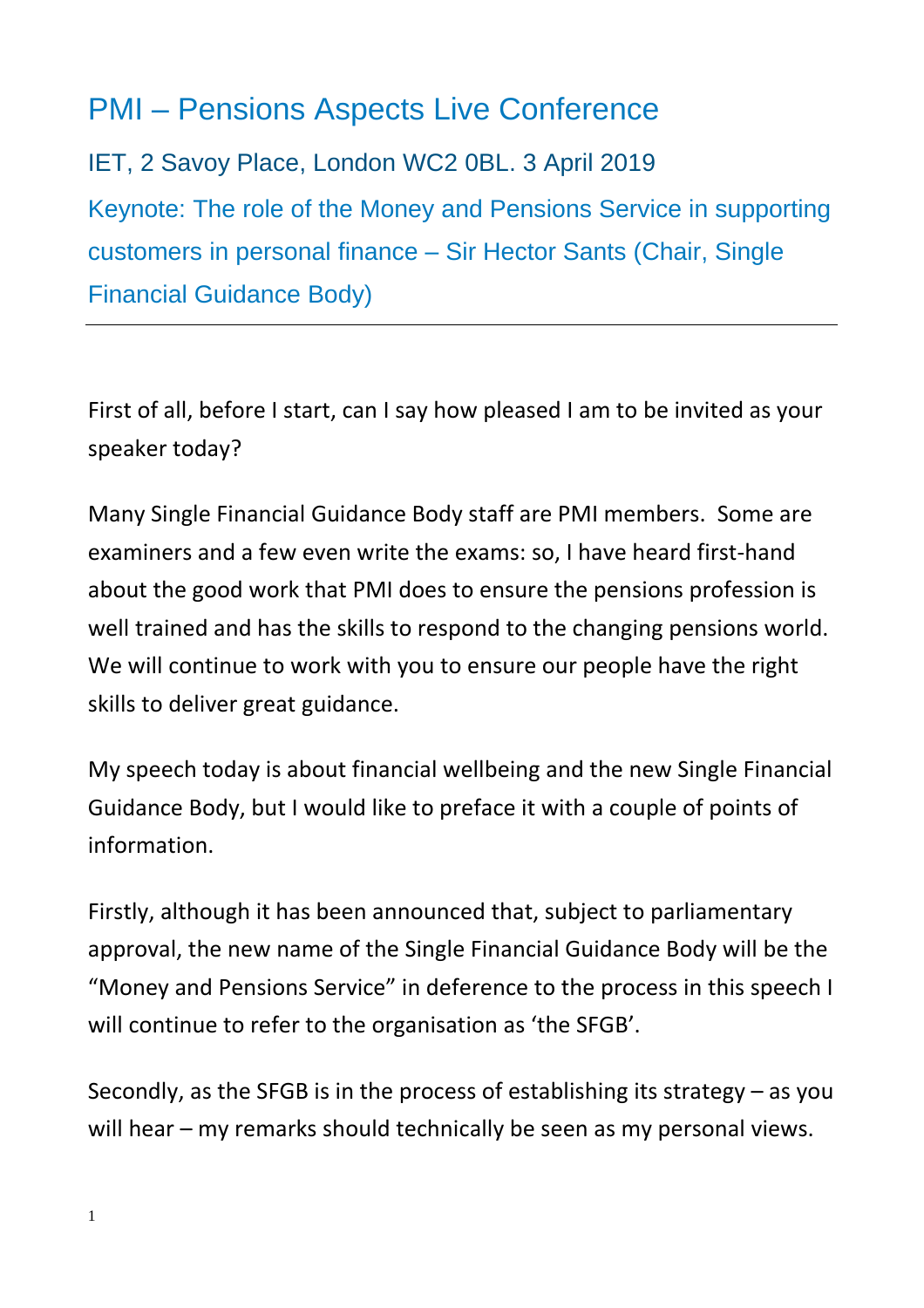My starting point is that financial wellbeing matters. It is important because it is central to personal wellbeing and thus to living a contented life. Furthermore, it is clear our state of financial wellbeing is not as good as it could be. Three facts to illustrate this:

- There are 52 m adults in this country;
- of which 9m are in problem debt; and
- 11m do not even have £100 in savings.

Even more concerning, in my view, is the fact that 47% of adults (24.3m) do not feel confident making decisions about financial products and services.

I think this situation should cause the industry to reflect. It is telling you that almost half of your potential customers associate your product with anxiety. I would suggest that should be a matter of concern.

#### How can we help?

The SFGB is at the heart of the challenge of improving financial wellbeing.

Our parliamentary mandate means we have a clear vision:

### **"A society where everyone makes the most of their money and pensions."**

When we were thinking about our vision we wanted to highlight the vital role of pensions in improving financial wellbeing for the British public.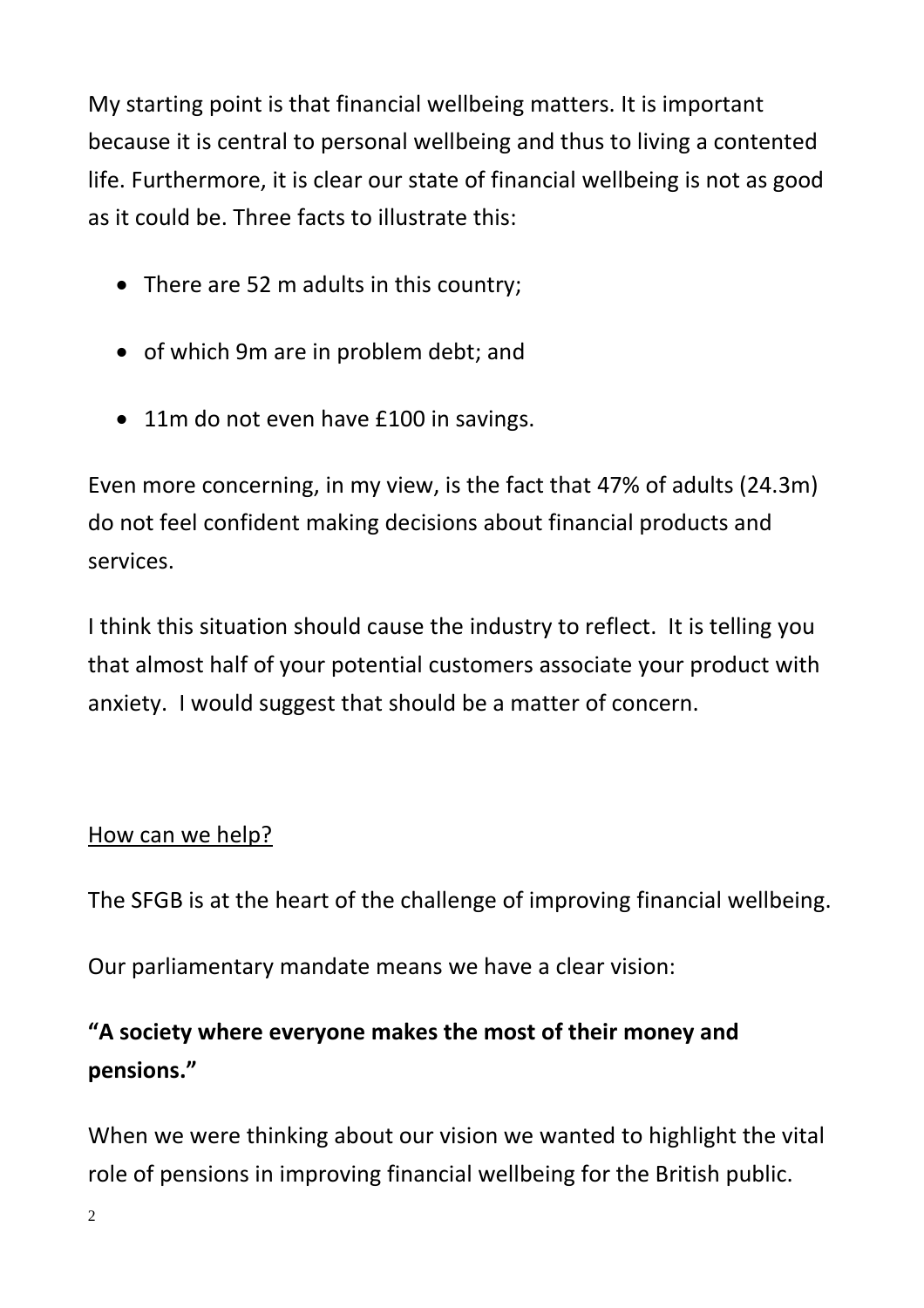The research we have conducted, has made clear the public see pensions as something separate to other money issues. It was important that our vision statement explicitly recognizes this reality.

If everyone were to truly make the most of their money and pensions, it would not just transform the state of the nation's financial wellbeing, but our overall level of wellbeing. Of course, it is not a complete solution to financial wellbeing – as those who just do not have enough will struggle even if they are financially capable – but achieving the vision of the SFGB would still in itself be a significant step forward.

The vision may be clear, but we have much work to do to be sure of the best way forward or, in formal terms, to articulate a clear achievable strategy.

From my perspective, we already have an understanding of the high-level objectives for the next five years, namely:

### To "Raise awareness" - of the importance of financial wellbeing through:

- $\triangleright$  Establishing the importance of financial wellbeing as a top priority for policy makers; and
- $\triangleright$  raising its awareness in society to a level comparable to that of mental and physical health.

## To significantly increase capacity for remediating financial distress – "help the vulnerable" – through:

 $\triangleright$  Ensuring all those who need guidance on retirement planning receive it;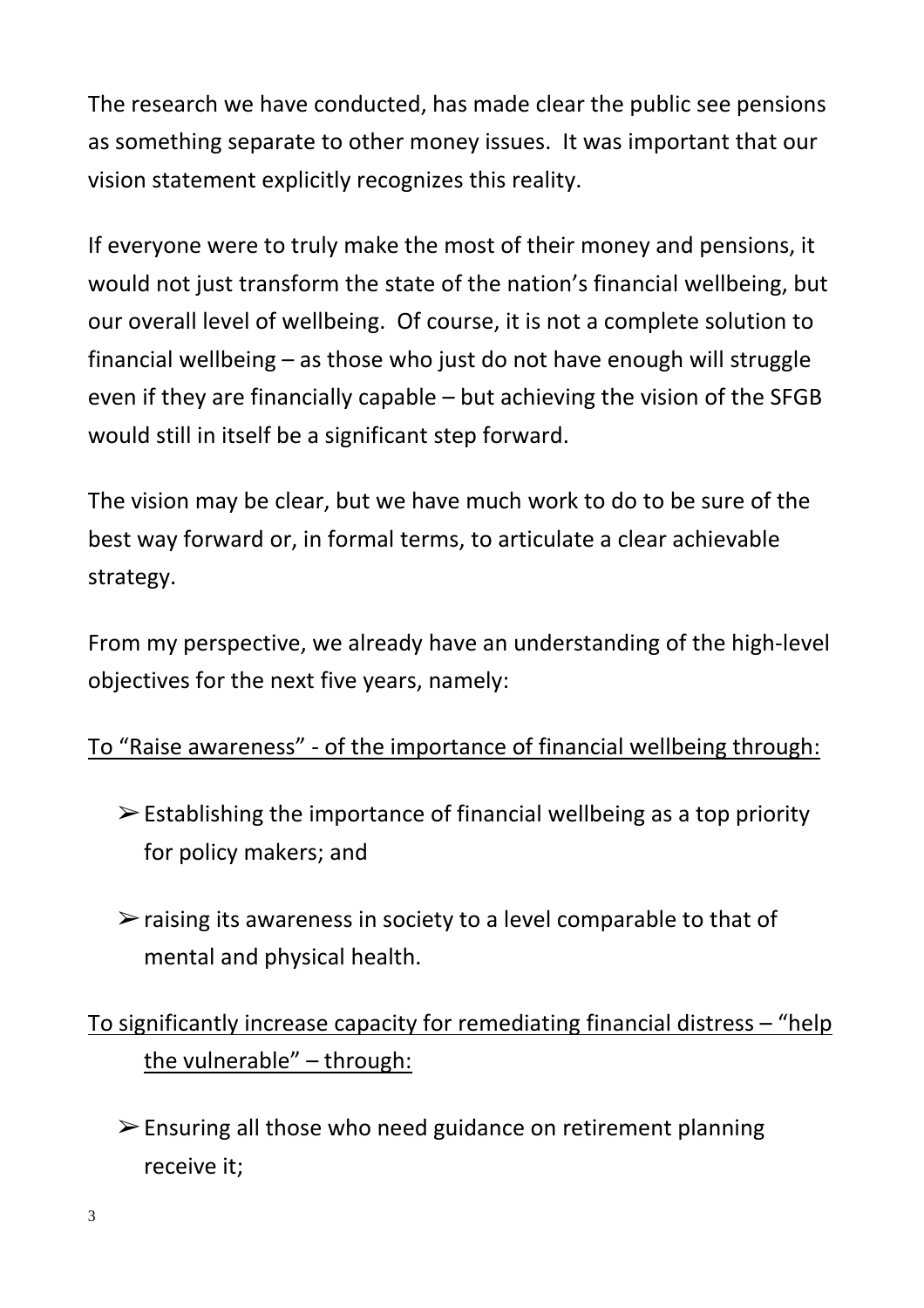- $\triangleright$  ensuring all those who are in problem debt can access free debt advice; and
- $\triangleright$  working to ensure that we help those individuals where financial distress impacts their mental and physical health.

To "establish a credible National Strategy" to achieve our vision of a society where everyone makes the most of their money and pensions

Achieving the vision will require individuals to:

- $\triangleright$  be financially educated, and
- $\triangleright$  be equipped with the necessary tools, guidance and advice, and
- $\triangleright$  have access to the necessary services; which should be both affordable and ethical, **and**
- $\triangleright$  have the right behavioral attitude to money.

The last point is crucial to achieving the Strategy. Currently the issue of shame about problem debt and poor financial decision making, and the lack of individuals willingness to engage with money matters, are significant barriers to progress. It is essential society confronts the issue of financial shame if we are to progress.

This is part of a wider point I would like to make. As part of our strategic considerations the SFGB will give thought to the degree to which it should drive behavioral change. Traditionally, money issues are engaged with only when events require it, for example, when individuals lose their jobs, suffer ill health or more positively get married or have children. Financial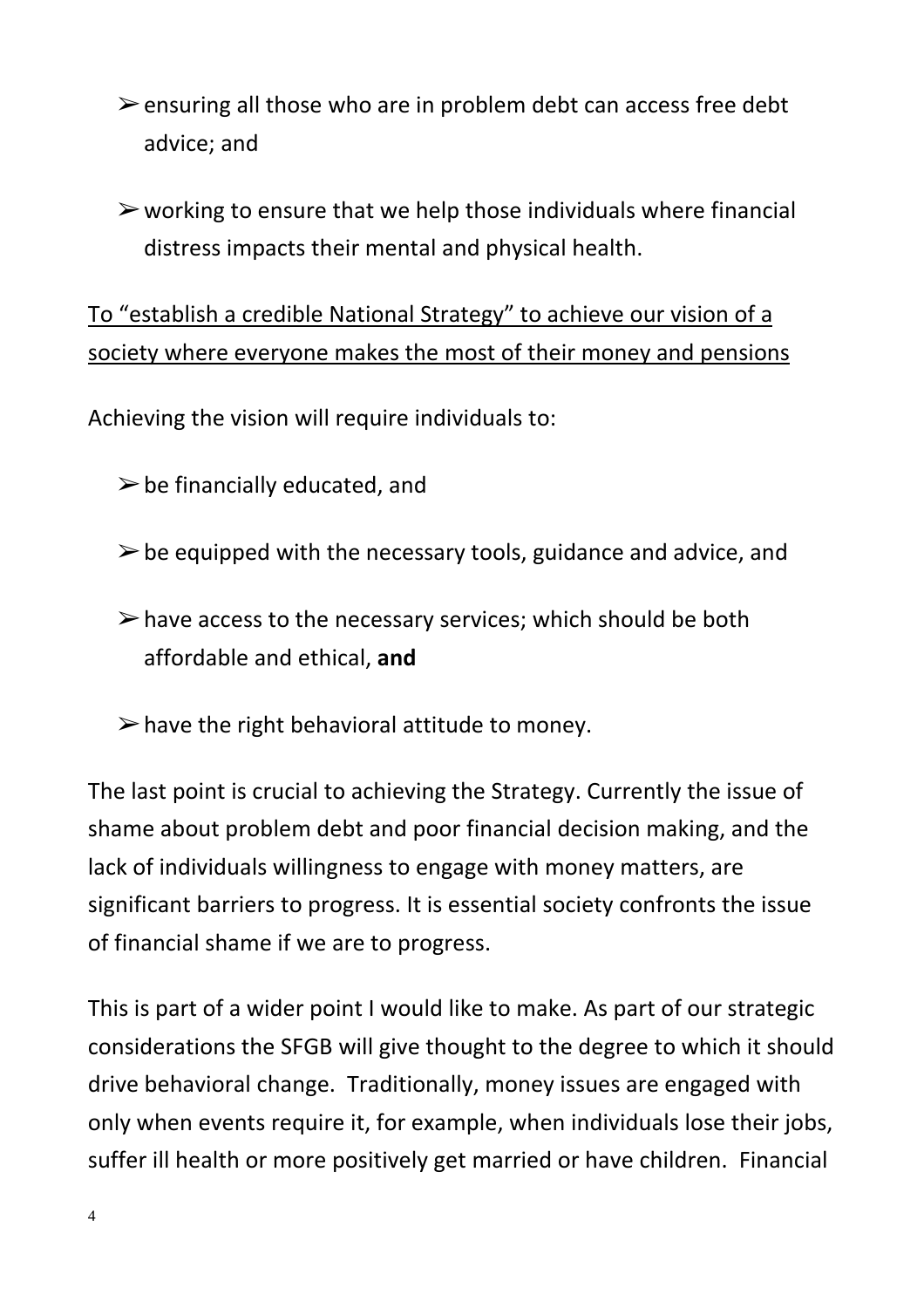wellbeing would benefit from the consideration of money matters moving from being transactional - event driven - to an everyday consideration (something we intuitively think about). We need to consider the degree to which we can, and should try, to drive that change.

## Our final objective is an internal one - "establish an efficient, sustainable and respected organisation".

I think this is self-evident, so I will not dwell on it today.

#### If our high-level goals are clear what are our next steps?

The current challenge is to articulate a medium-term strategy. To that end, from next week we will be launching a "listening exercise": engaging with stakeholders across the country to examine the issues which are important – followed by the publication of our conclusions in Autumn of 2019.

In essence therefore, we see 2019/20 as a set-up and listening year  $-a$ transitional year – with 2020/21 being our first year based on our own strategy.

Our autumn publication will have two components:

Firstly,

5 A national strategy to create the building blocks to deliver a financially capable nation. This is a long-term endeavor and its success will depend on the active support of all.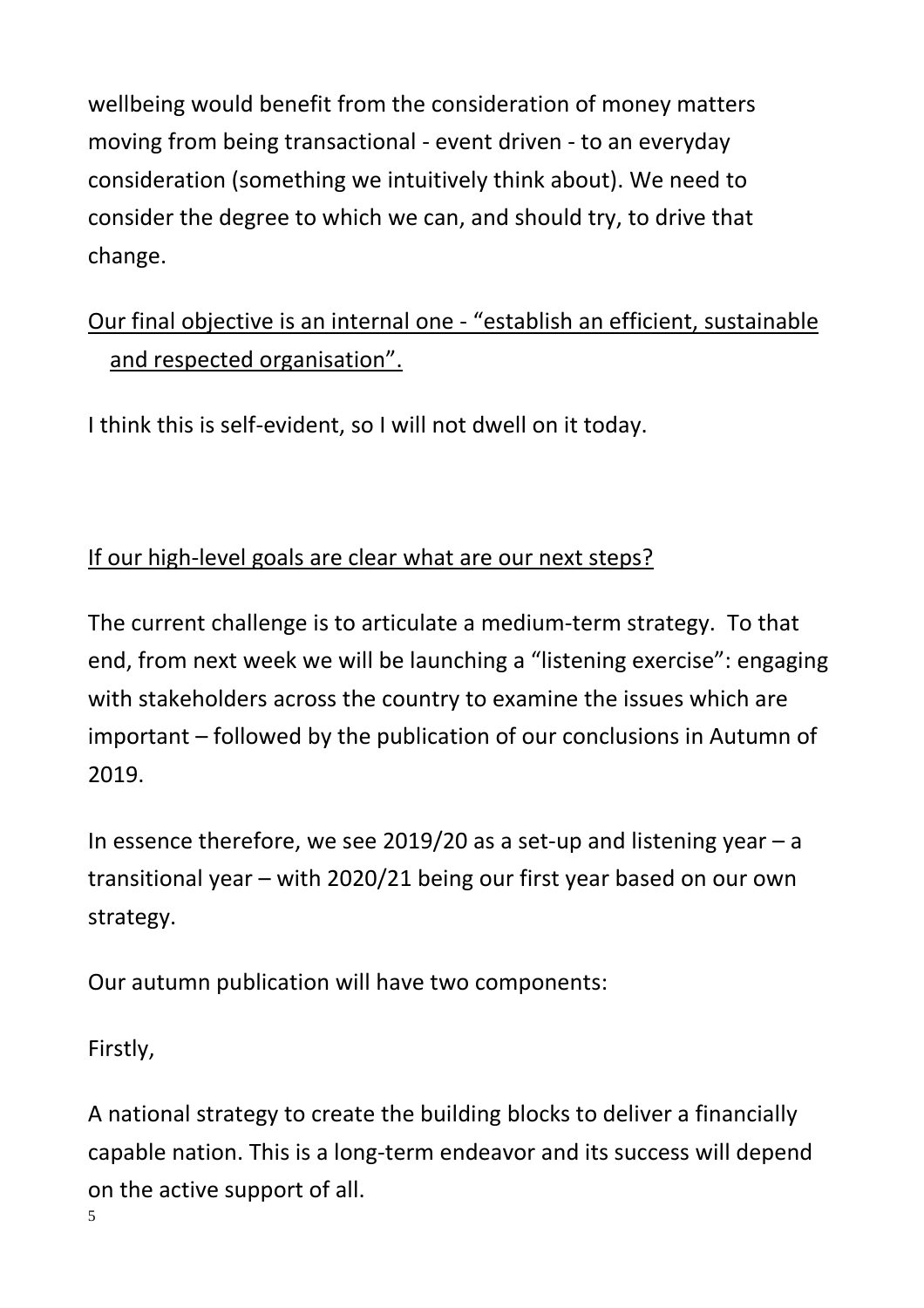and, secondly,

A three-year SFGB business plan – setting out the specific activities and goals for which the SFGB will be directly accountable.

The focus for the SFGB is thus twofold:

- $\triangleright$  To create and lead the delivery of the national strategy; and
- $\triangleright$  To deliver either directly or via commissioning help, principally to the most vulnerable - (for example: those in debt or those facing key financial decisions with regards to retirement and pensions.)

We should not forget, however, that in money matters everyone is potentially vulnerable.

Thus, the SFGB will also seek to ensure we are all equipped to make good decisions.

We will, however, only succeed in partnership with industry. This takes me to my second and principal point: **what can you, the Pensions Industry do to help deliver our vision?**

The theme for me which underlines this question is one of partnership: to address the challenges of improving customer outcomes we must work together. Specifically, I think there are four areas where we should focus and drive change.

6 Firstly, the financial service industry as a whole should increase its emphasis on prevention - financial capability. At a strategic level, it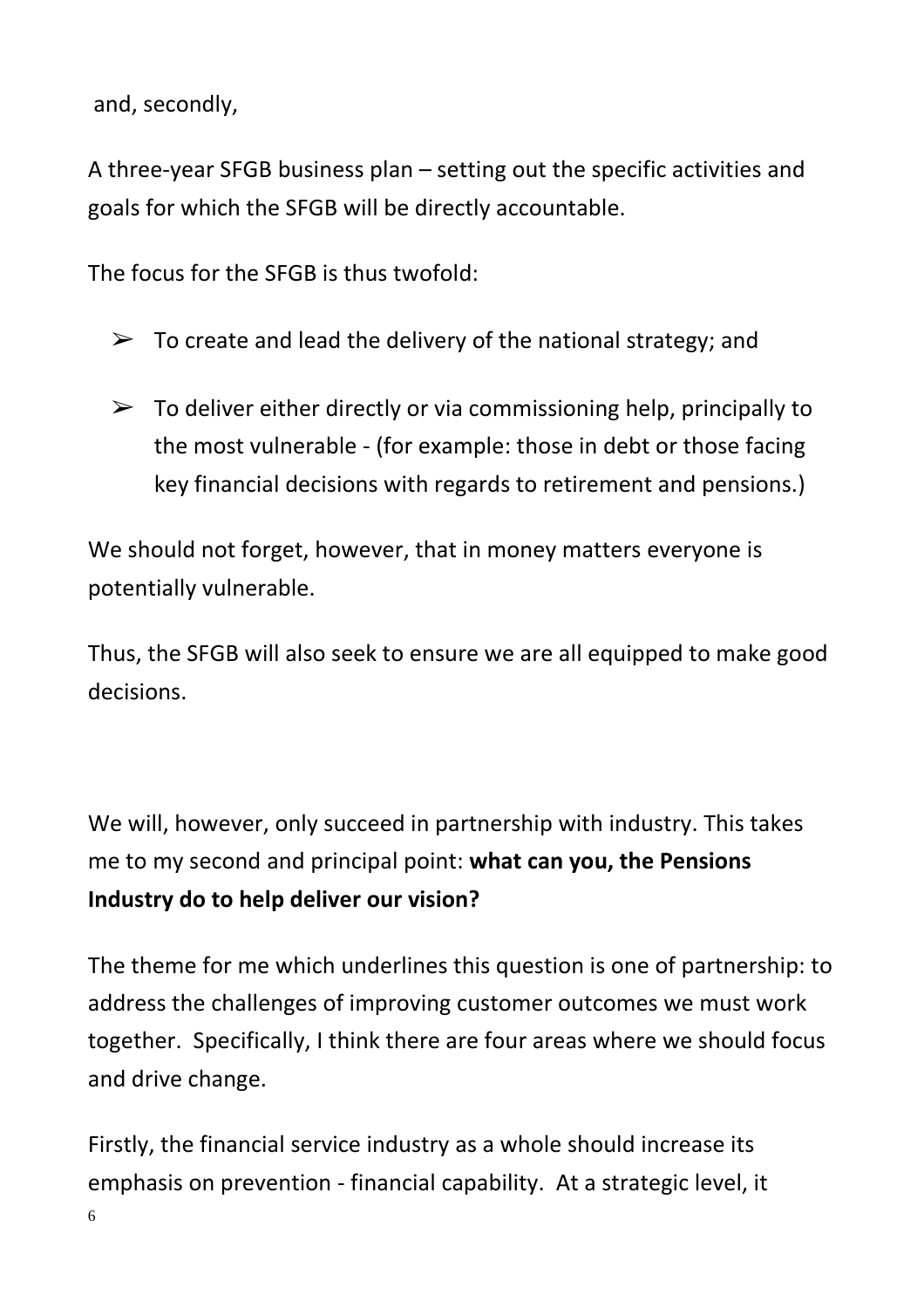should shift the balance of engagement from remediation to prevention. The industry, as a whole, spends millions on a mix of regulatory fees, direct internal controls and compliance; let alone, the billions spent on redress.

Yet the expenditure on prevention – equipping individuals to be empowered – is at best a few hundred million. I would suggest that's not the most effective use of our resources. A switch in the balance, in my view, will give better outcomes for consumers and reduce risk for financial service providers. I appreciate that most of this expenditure is incurred by providers of personal financial services – notably banks, rather than the pensions industry – but I think the overall point remains the valid.

Secondly, I believe we should work together to restore trust in the industry. Of course, the industry's service must justify it, but the industry should also expect the rest of us involved to help change the tone of public discourse. I think to achieve this goal requires a further change in the way financial institutions view their customers.

It is not enough to say you are putting the customer first. I think the industry needs to put the individual, as a person – their wellbeing – at the center of corporate purpose.

A firm's interaction with society should have the goal of improving the financial wellbeing of individuals rather than selling them a product, even if it is meeting a legitimate need. This requires industry to see the world through the eyes of that specific person; with their individual vulnerabilities and anxieties. As I mentioned before, it is important to recognise we are all potentially vulnerable at some point in our lives.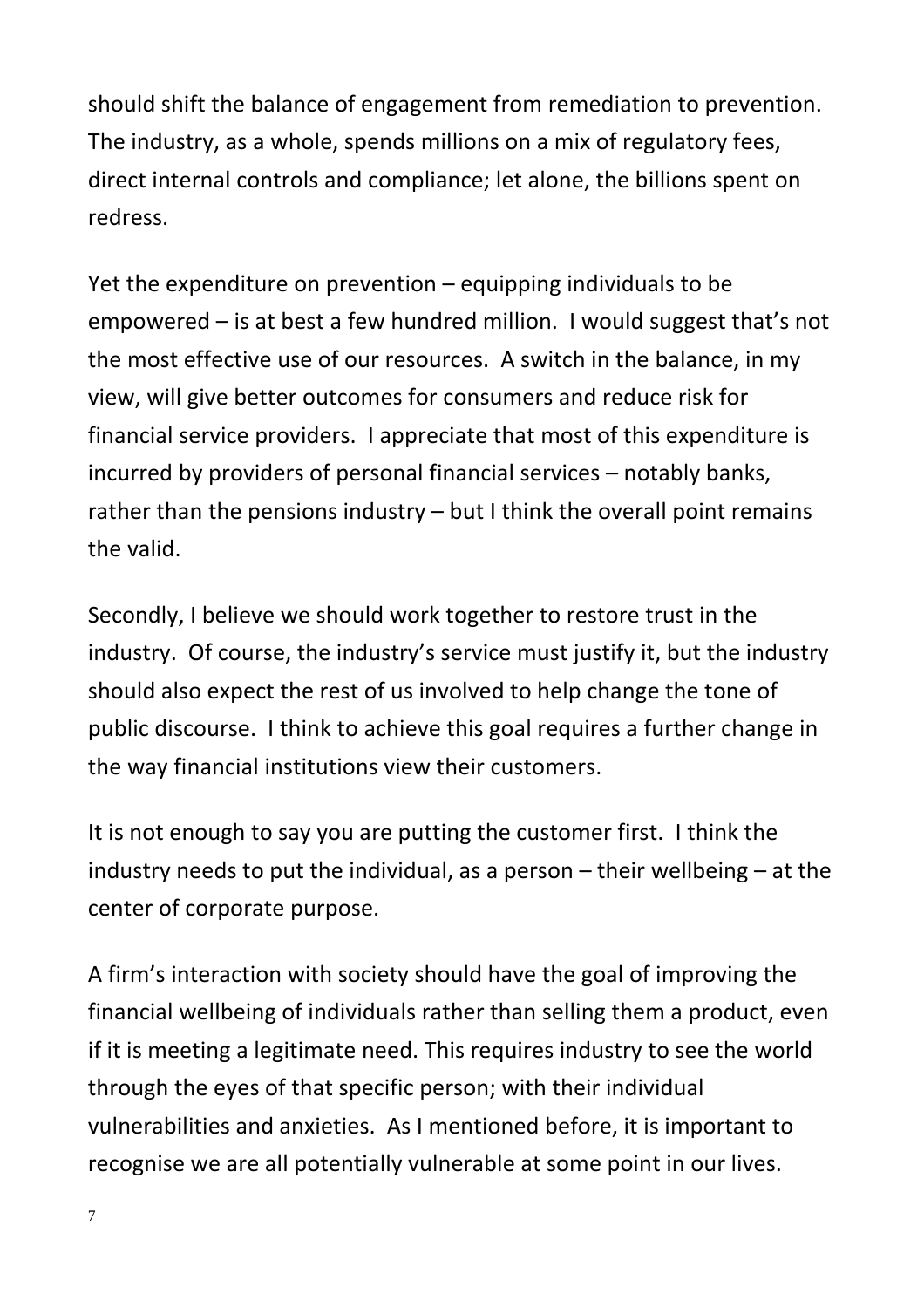Fears and anxiety in money matters can be significantly diminished if the individual feels in control - empowered. Confident.

Improving financial guidance for the retirement journey isn't just about boosting people's knowledge about pensions. It also means financial confidence. We must help build the confidence of UK consumers to engage with the pensions industry and hopefully in the long run, to help them take ownership of their long-term savings.

This requires the individual to own his or her personal information and have a system which is suitably responsive to their actions. Modern technology allows such empowerment. The Pensions Dashboard will be a key empowerment driver in your area, and I encourage you to support its implementation.

Thirdly, I believe we at the SFGB need to work with industry to create more of a seamless handover between us and you. Our role is to work with you to create an empowered, informed individual. So that if they wish to transact the dialogue between you both is of a high quality and as constructive as possible.

Finally, I think we need to work together to widen the ecosystem involved in this endeavor. We need to ensure that every touch point which could trigger a financial conversation, does so. In particular, I think financial services and employers need to work together more closely.

This is particularly relevant to pension matters: because small pensions changes are a huge part of changing savings culture, as auto-enrollment has recently shown.